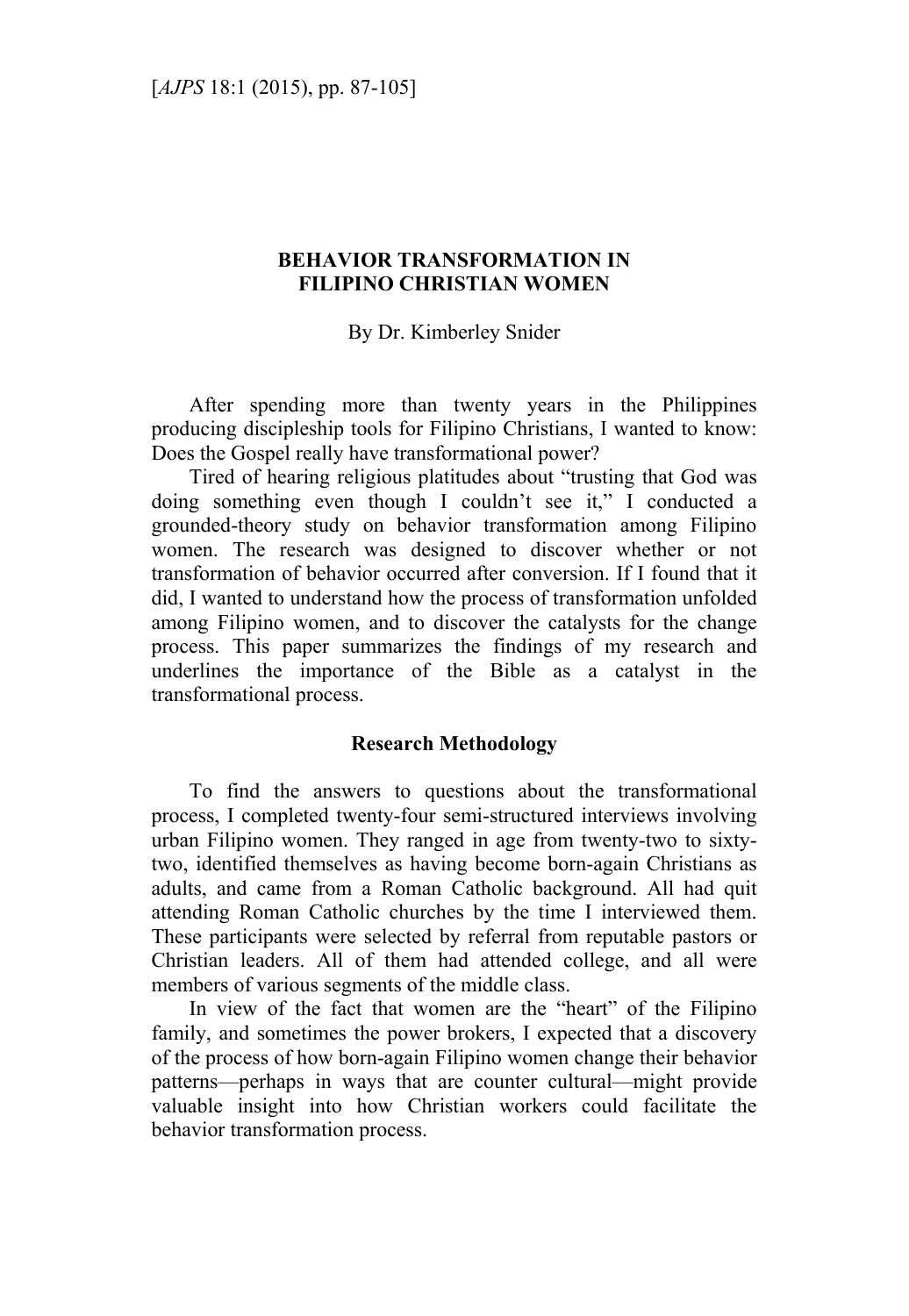#### **Behavior Transformation—A Consequence of Conversion**

My personal observations spanning two decades in the Philippines had led me to believe that Filipino Christians did not always expect behavior change after conversion, either from themselves or from others. Due to the non-confrontational nature of Filipino culture, pastors seldom addressed behavior issues directly. Additionally, both lay Christians and pastors repeatedly told me that I should not expect people to automatically change their behavior when their "culture script" differed from the Bible. As a result, I formed the opinion that behavior change after conversion either did not matter much to Filipinos or did not happen much.

#### **My Opinion Changed**

It is crucial to understand that my beliefs about behavior transformation in the Filipino context have totally changed as a result of this study. I have now come to believe that if there is no behavior transformation, Filipinos themselves do not view conversion as genuine. In each of my interviews, participants conveyed their expectation that conversion would result in behavior transformation for themselves and for anyone else who became born again.

Each individual I interviewed recounted, without hesitation, how her behavior changed after conversion. In fact, one of them dated her conversion from the time that she changed her behavior instead of from the time that she believed. The only variances I found were in what changed, how long it took, and how the process occurred.

I have come to believe that my own mono-culturalism and Western Protestant background blinded me to all that transformation really entails in the Philippines. I was listening for strong verbal statements of change of spiritual allegiance. I was expecting immediate cessation of drunkenness, resignation from companies with questionable ethics, and termination of immoral living arrangements. I was looking so hard for these behavior changes that I did not see what was really happening.

While the things I delineated do indeed happen after conversion, they are neither the most important, nor the first change, in a Filipina's behavior pattern. The most important and immediate change after conversion, according to my interviews, was that Filipinas stopped worshiping idols. Behavior transformation began with obedience to the First and Second Commandments.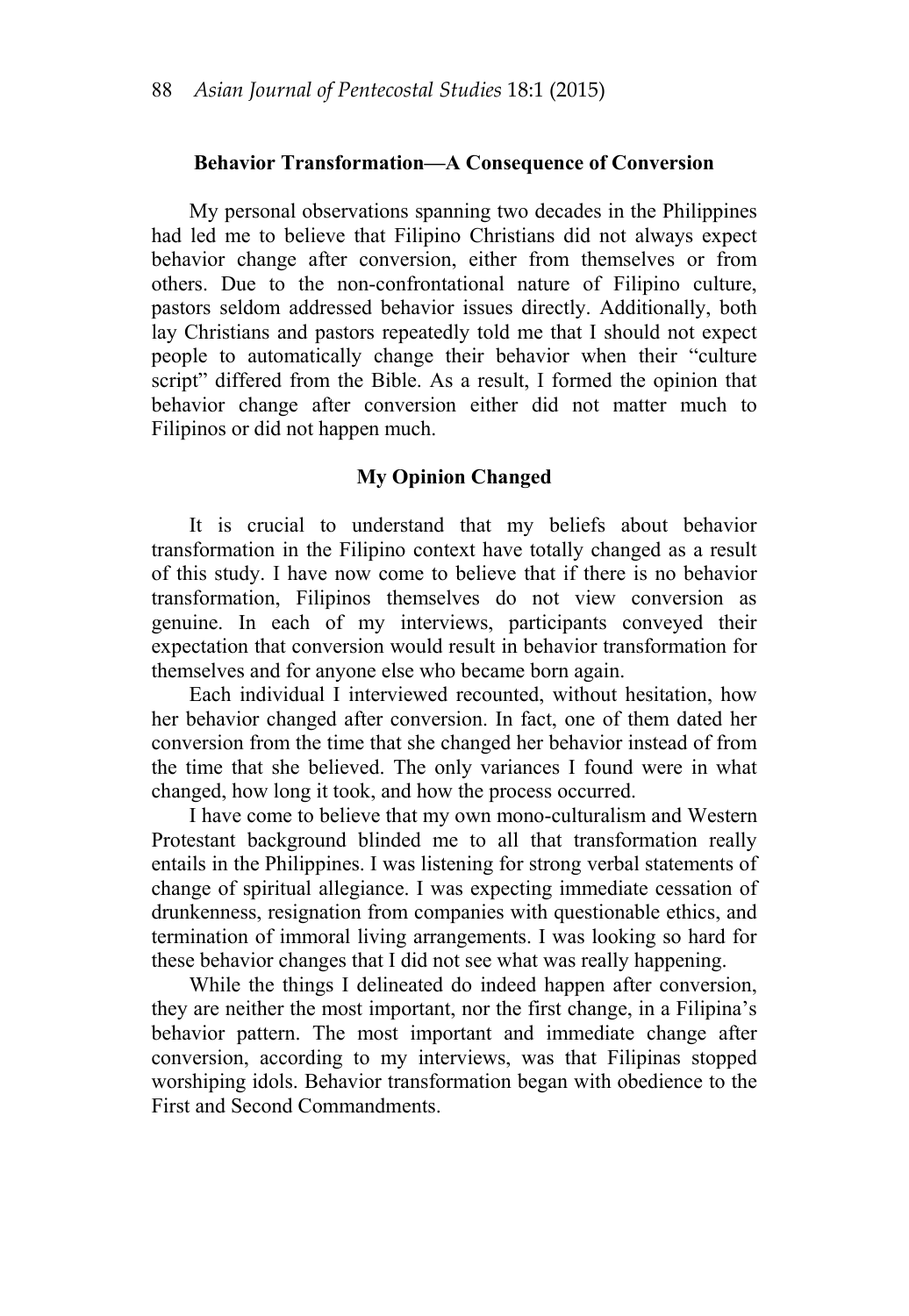# **Definitions and Clarifications**

Before I unpack the results of my study, it is important to clarify that the practices of Filipino "folk Catholicism" are not all sanctioned by the official Roman Catholic Church. The data I present here are qualitative, so the conclusions I have drawn derive from the stories and opinions of the women that I interviewed. These opinions may or may not reflect the official stance of the Roman Catholic Church of the Philippines.

Also, it is important to explain what I mean by the word "conversion." In this paper, I define it as the work of the Holy Spirit in the life of an individual, enabling him or her to make a personal decision to accept Jesus Christ as Savior and Lord, not as initiation into church membership. The words "saved" or "born again" are used by some Filipino participants to mean "converted."

Lastly, it is necessary to explain my definition of 'worldview.' Worldview includes the way that persons look at others, at their life circumstances, and at their purpose as human beings. It influences how people process what happens to them and affects behavior. Worldview affects the way people see and understand their Creator, thus it comprises their theology. It also encompasses the way people engage with their own cultural paradigms and biblical behavior options.

#### **The Ways Behavior Changes**

My study participants explained that their post-conversion behavior transformation consisted of two parts. The first part was the termination of behavior that they determined was counter to the tenets of their new faith. The second part involved establishing new behavior patterns.

#### Behavior that Stops

The behavioral changes regarding the things that the participants stopped doing made a deep impression on me that led to my change of opinion noted above. The transformation of their behavior suggests that the participants had grasped the truth of the gospel and had applied it to their lives.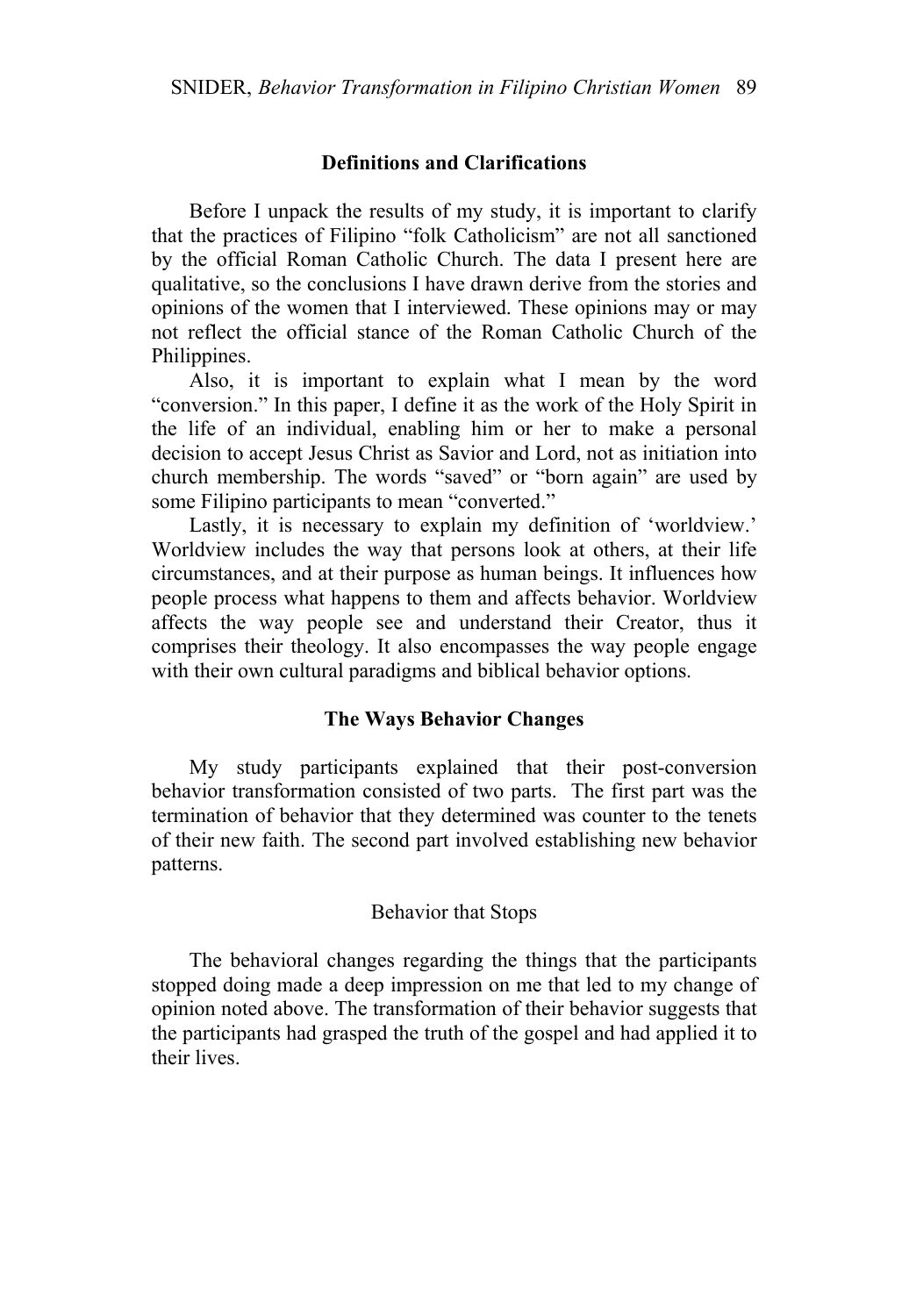### *Worship of Idols*

The first behavior transformation to take place after conversion among the women I interviewed was that they ceased worshiping idols. They were adamant that their conversion was what initiated this change. Although professional Catholic clergy claim that images are not really worshiped but only depict Jesus or the saints to draw attention to them, all my study participants declared they had believed and practiced the opposite. They said the images were not reminders to them but rather idols that they actually worshiped. The following is a typical statement: "What I remember was we have all these saints, idols. I used to pray at night to those idols. But right after I accepted Christ, I cannot even look at those idols."

#### *Praying to Mary*

Eleven of the twenty-four interviewees declared that they worshiped and prayed to Mary before their conversion. In fact, they said that their relationship with Mary was more important to them than their relationship with her Son. They depended on her to answer their prayers and forgive their sins. One woman reported that she prayed to Mary as soon as possible after she committed a sin so that the sin would not be counted against her. Another related that she had been raped and during this experience had cried out for help to Mary, not Jesus. Stopping Mary worship and getting rid of images of Mary proved to be a defining moment for the participants who had depended on her. They also gave up the notion of multiple mediators for sin. One young lady said, "There's only one mediator. Because when you're Catholic you seem to be praying to so many people not just to God, go to Mary."

#### *Practice of Various Rites*

Ten of the women interviewed claimed they were "saying the rosary" regularly before they became born again. Interestingly, even when doing so, they did not feel they benefited from it, one reporting: "So seems like I am going to church every day and of course the rosary. . . . But, I haven't seen that changing in me. Feel like I am not doing anything good at all." By the time I interviewed them, not only had all ten given up saying the rosary, they had also stopped saying novenas, practicing repetitious praying, and wearing the scapular. In conjunction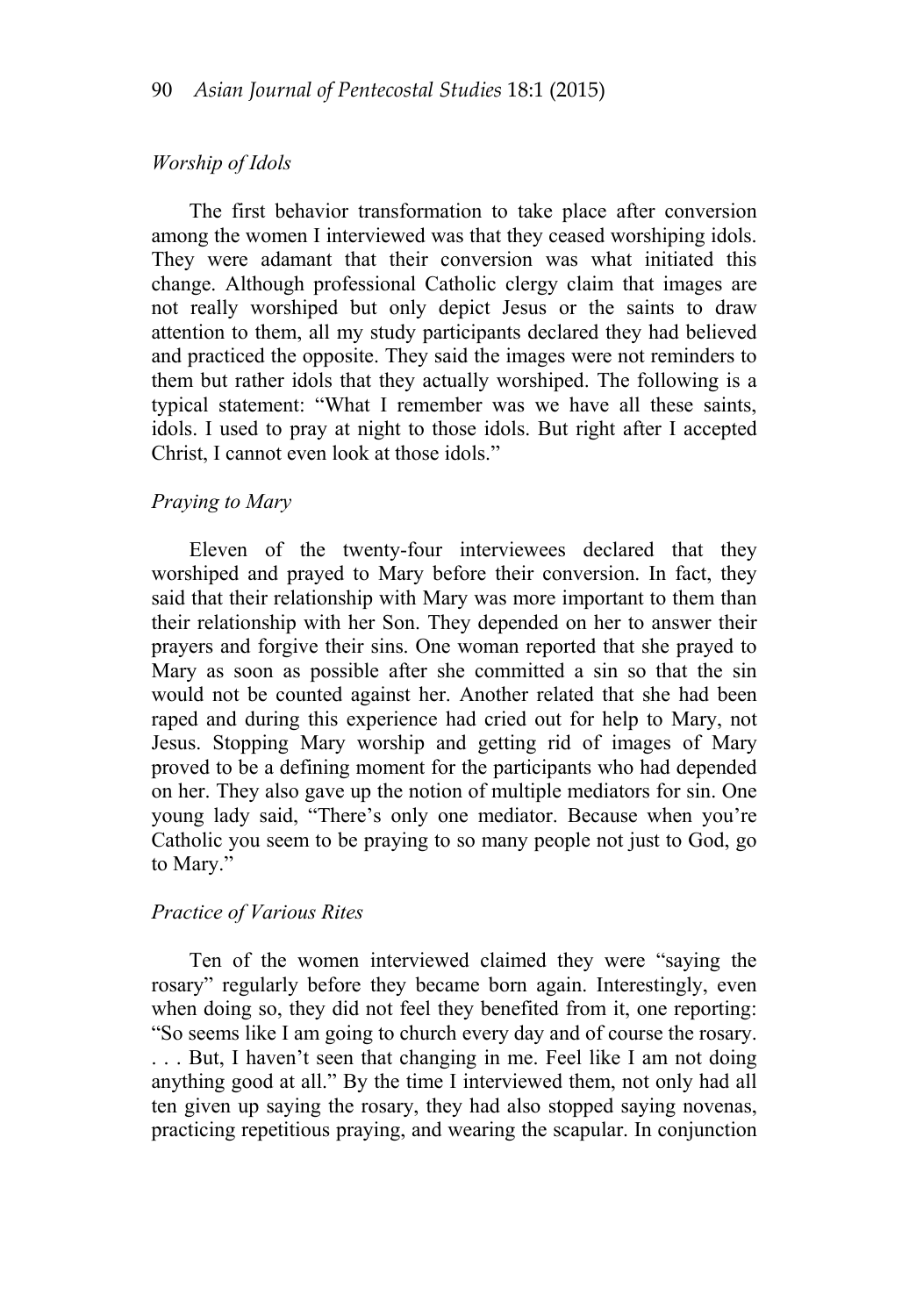with stopping the practice of these rites, they had destroyed the paraphernalia that went with them fairly soon after their conversion. Their reason was extremely practical—Why should they keep something that did not work? They recognized religious articles were powerless. "So why will I be afraid?" one woman asked. "I am stronger than holding that number of beads of that rosary. I am much stronger now"

### *Confession to a Priest*

Another behavior that study participants stopped after their conversion was participating in routine confession to a priest. Instead, they began to confess their faults directly to God, which they found more difficult than confessing to a priest because they said that when they talked to God, honesty was not optional. One woman reported:

Because . . . it is so easy to go to confession and get the priest's blessing and he says, "Child, you're forgiven." Moreover, it's easier than confessing directly to God. . . . It's like who you fooling? You know it's so difficult to go back to God after you've sinned. Because it is you and Him, there's nothing you can hide from Him.

### *Attending a Catholic Church*

As previously stated, by the time I interviewed them, all study participants had stopped attending the Catholic Church, some for doctrinal reasons, others because they appreciated more demonstrative forms of worship and fellowship. Explaining why she began attending a non- Catholic Christian church, one said, "I was just so inspired. How can they have a God like this who inspires them to worship this way? So I came back again, and again, and again until I got saved."

For some participants, leaving the Catholic Church was a welcome relief because they had never enjoyed it. Others found it to be a wrenching break with their families and their identity. For a while, some of the participants tried to attend both the Catholic Church and their born-again fellowships. Eventually, however, those I interviewed came to feel they had to leave the Catholic Church. Several told me that they believed some Roman Catholics had a relationship with Christ, but staying in the church was something that they personally could not do.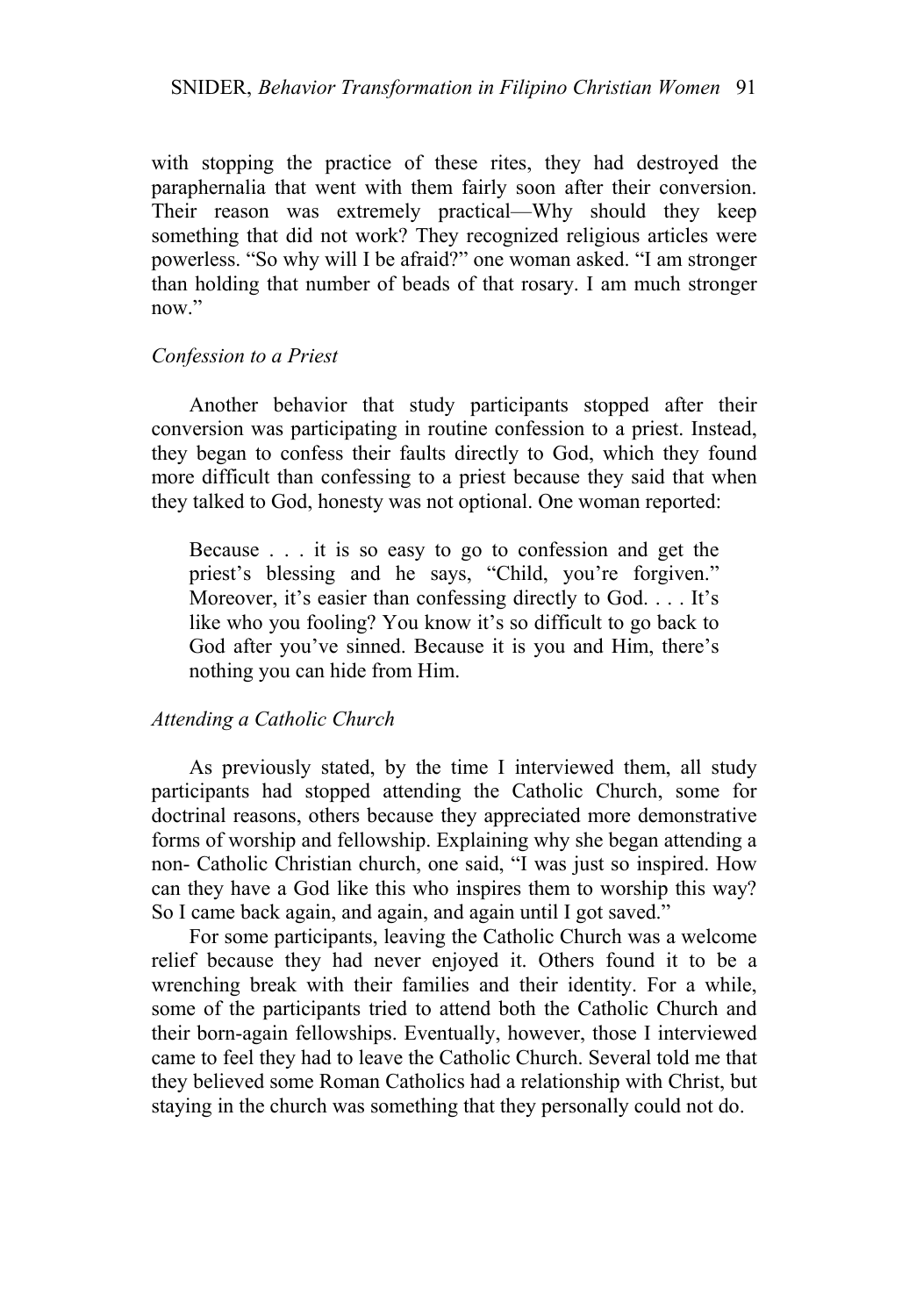#### Behavior that Starts

Behavior transformation after conversion includes acquiring new as well as abandoning old behavior patterns. My study participants listed their newly acquired behaviors as: Bible reading, prayer, tithing, and serving.

## *Bible Reading*

After being born again, all twenty-four women started to read the Bible and, in most cases, immediately upon conversion. Many were encouraged to do so by those who were discipling them. They said that Bible reading was the key motivating force behind their decision to destroy family idols. All of them appreciated the freedom to read the Bible and noted its life- changing quality, as this participant affirmed:

When I became born again. I could not have enough with the Bible. I would read sometimes 24 hours you know. I didn't feel sleepy, didn't feel tired because I felt the presence of the Lord then. I did not understand it was the presence of the Lord but there was something that was really good.

### *Prayer*

After conversion, most of the women said that prayer took on a more informal quality and became personal. One told me that before conversion she did not pray at all; now she prays for everything from getting a parking place to purchasing a new business. This same lady also said that, since all her professional friends know she is born again, she is always asked to pray spontaneously in large social and professional gatherings.

#### *Tithing*

My study participants also started tithing. One admitted that it was difficult for her because she kept thinking, "I can buy a lot of things with that tithe." However, she now attributes her family's financial success and retreat from bankruptcy to the obedience of tithing.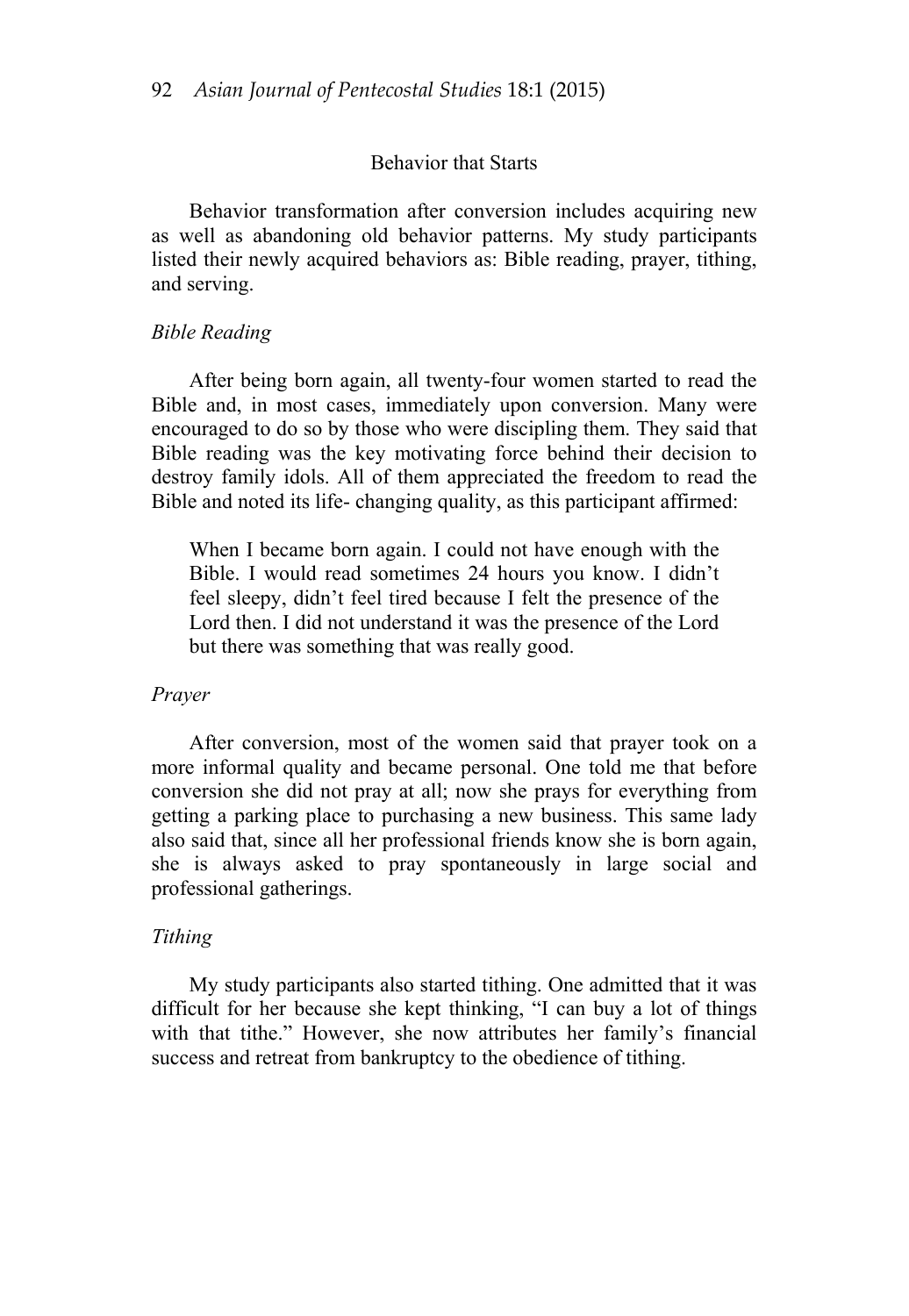## *Serving*

Lastly, most of the women are now involved in activities they see as service unto the Lord. Three of them expressed that, if individuals were not serving, they did not have a real walk with God. One told me: "Kasi [because] . . . You can't just say, "OK Lord, you're my Lord and my Savior, but I'm not doing anything about it."

#### **Worldview Change Influences Behavior**

As I analyzed my research, I realized that the transformation that occurred in the lives of my study participants encompassed more than the rejection of former religious practices and the adoption of new ones. Rather, it was really one of a personal worldview change, which became the underlying motivator for their behavior changes. I discovered that the women's worldview had changed in three ways: (1) they saw life's purpose in terms of God's kingdom rather than in terms of fate or personal whim; (2) their spiritual understanding matured; and (3) their cultural paradigms were revised to fit a growing understanding of the Bible.

### New Life Purpose

After being born-again, the study participants' recognition of the purpose for their lives changed to one of seeing God's hand, not fate, in the things that happened to them and in their lives in terms of His kingdom. Most admitted that, before their conversion, they wanted money and material things above everything else. Those priorities changed as they realized God had a plan for their lives outside of making money. One said:

Before, I'm thinking I'm here on earth just for myself and my family. But as I learn every day and as I pray and read the Bible I realize that I'm here, I was sent here, not to live for myself but for a purpose; like everybody has a purpose and I have my purpose. And now, I'm confident that God will provide my every need.

The realization that God had different priorities than they had led the participants to believe that obeying God must encompass the way they made and used money. For example, one of the women quit her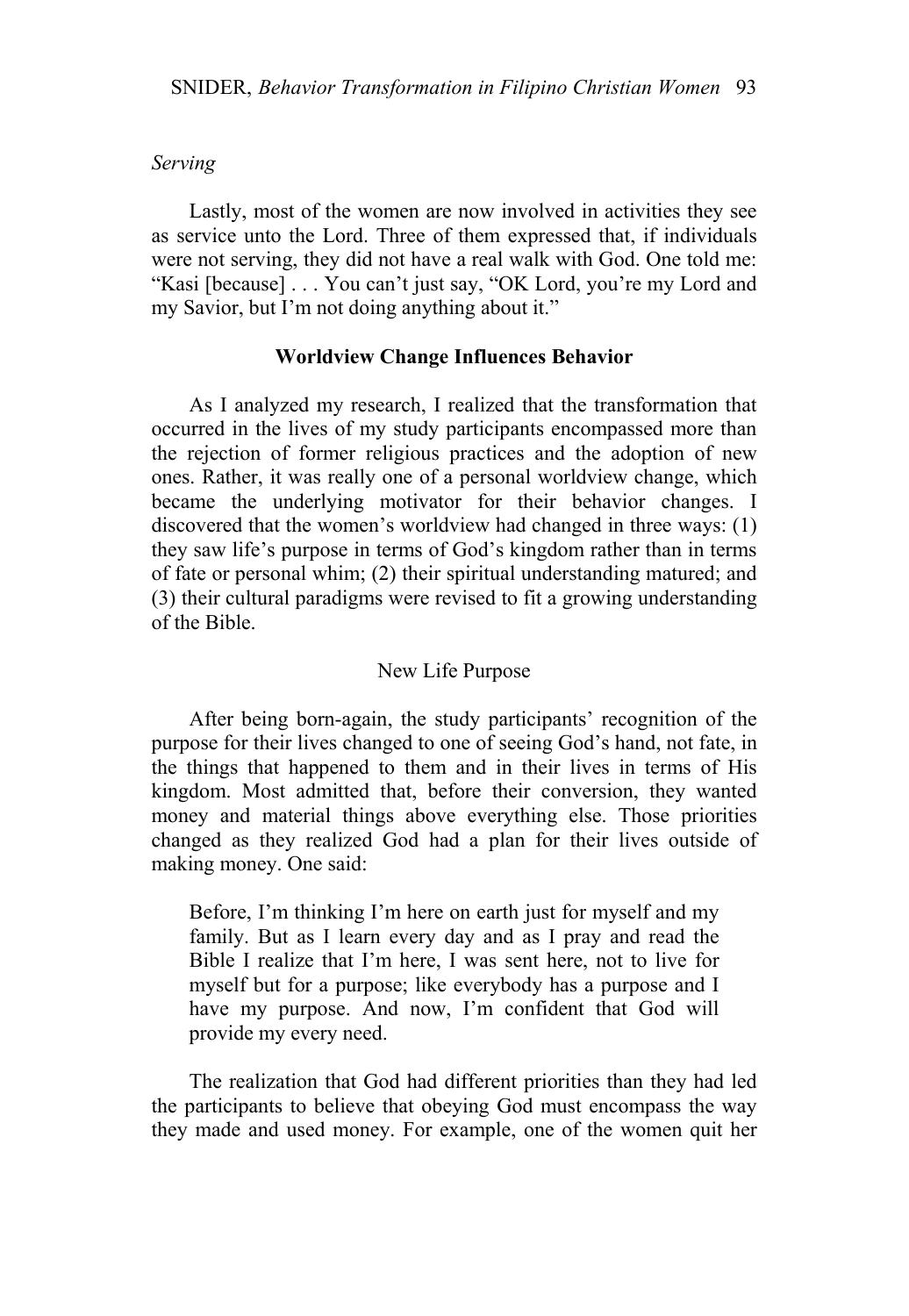job as an insurance salesperson because of the pressure to give sexual favors to men who bought her policies. Two others told me they were so passionate about their new faith that they became concerned for people in general and shared their faith whenever they could. One woman recalled: "I look at them and I pity them. That's right. Because I know I have something, I have somebody in my heart that they do not have. So I was on fire even in the bus; if I had the chance to talk with them, I shared with them."

### Mature Spiritual Understanding

Many of the participants talked about coming to terms with the reality of the person of Christ and knowing Jesus intimately. They had not known Him in this way before being born again. One woman described the difference this way:

I can remember that he was talking about Jesus, and a different kind of Jesus than I knew. He was different. He was somebody that you could know, He was somebody, in fact . . . this is somebody that you can touch and have. It was something personal; it wasn't about a Jesus that was up there when I would pray and hear nothing.

Another evidence of matured spiritual understanding was the participants' revelation with regard to sin. They underlined that after conversion they knew when they were sinning and what they should do about it. One of the women shared:

Before, I don't know that what I'm doing is a sin. I have no conviction at all. Unlike now, even the small things that I'm doing that is not OK with the Lord I felt the Holy Spirit's conviction already. And it's so different that you know there is something in your heart that you really need to confess it. Anything you do that you learned wrong, you have to confess it and you even have to cry. Sometimes you have to pour out what's in your heart. Unlike before that it's, it's just nothing. Sin is nothing . . . Unlike now I'm just scared to once again commit sin. I'm afraid of the Lord.

As the participants understood sin for the first time, they also began to understand more fully what salvation meant.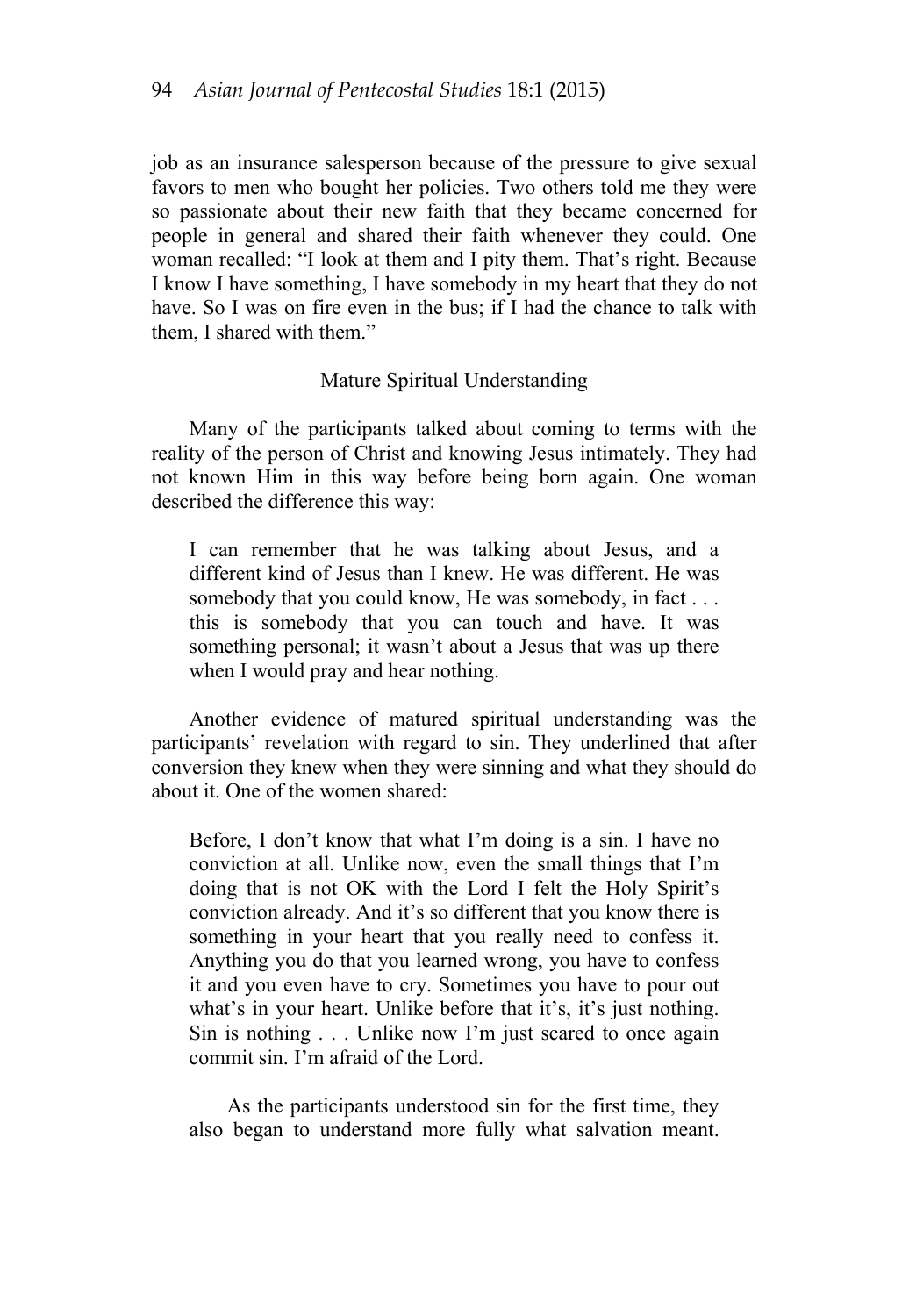They talked about a sense of relief as they realized their future was now secure. One commented: "So, that was the main difference between when I was a Catholic and when I received Christ—that I'm not scared to die. I know where I'm going when I die."

# Revised Cultural Paradigms

Because my original motivation for this research was to discover if and how transformation took place after conversion I asked the study participants for their views about Christianity as it compared or contrasted with their culture.

They were divided as to whether they felt their new behavior aligned with or went counter to Filipino culture. A number of them equated Filipino culture with Catholic culture—i.e., "to be Filipino is to be Catholic." Therefore, it was a new concept for some of them to think of Filipino culture as separate from and different than the Catholic faith.

A number of participants stated that Filipino culture definitely ran counter to their new beliefs. According to one woman, Filipino culture entailed celebrating fiestas, borrowing at high interest rates, gambling, drinking, smoking, and cursing. As a result, she saw her born-again behavior, which rejected these activities, as counter-cultural. Another participant felt her new born-again behavior was counter-cultural because she had not taken her family elders' advice regarding her religious beliefs. She said: "In Filipino culture, older people know better so they should be listened to and obeyed about the church and religion." Still another participant felt Filipino superstitions were so strong in the culture that to deny them, something her new faith caused her to do, was counter-cultural behavior.

By contrast, some participants felt that their transformed behavior readily aligned with Filipino culture. One woman described her transformation as not really that different from what other Filipinos believed, just a deeper understanding of what she already knew. Another felt that her transformation aligned with the culture because: "Filipinos are originally religious already. And so, I think there hasn't been a problem with me in regards to shifting into a new faith." Still another felt that the Filipino culture is largely biblical because of the strong family ties, saying that Filipinos have close families even after the children are grown, and that Filipinos are concerned about their neighbors and help each other in times of crisis.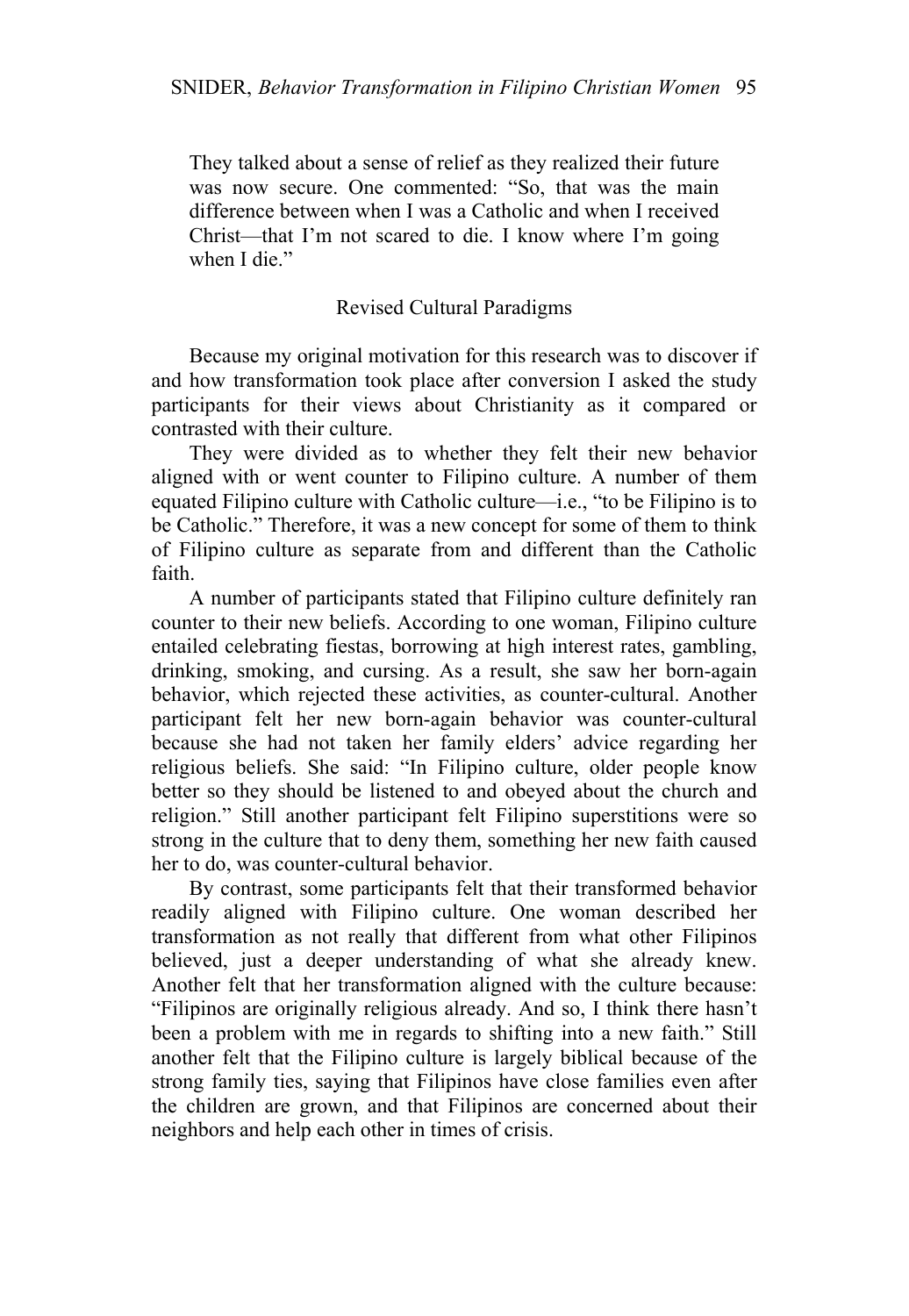Another participant said that, as a born-again woman, she still could practice some, but not all, of the Filipino cultural values, such as *utang na loob* (i.e., debt of gratitude) because she was grateful to those who had helped her, but not *pakikisama* (i.e., doing whatever it takes to insure smooth interpersonal relationships). An older woman who used to love saying the rosary said, "This is the Filipino culture; we pray every six o'clock the rosary. Now I don't pray the rosary. I pray directly to the Lord, but its six o'clock, the same six o'clock."

As the participants' recounted their conversions and subsequent behavior transformation, the impact of their new behavior—both on them and those around them—became evident. One middle-aged lady articulated that Christian behavior transformation could potentially affect the culture as a whole. She said:

The Filipinos . . . a large percent of us still have to have a relationship with Christ. Because there would be a great change if we Filipinos, if most of the Filipinos, if all the Filipinos should start a true saving relationship with Christ.

### **Catalysts for Transformation**

What sparks the process of change in Filipino women after conversion? My research identified four transformation catalysts—(1) spiritual disciplines, (2) God's activity, (3) the individual's desire to change, and (4) the individual's relationships with others.

#### Spiritual Disciplines

I have already identified two spiritual disciplines as catalysts for behavior change—Bible reading and prayer. My Filipina participants credited Bible reading and knowledge as impacting personal transformation (i.e., their specific behavior and worldview) more than any other catalysts. There were many comments about how the Bible had empowered personal change, one of the most salient being: "The ones who are deep in the Bible are the ones who change or try to change. Because the ones who don't read the Bible and aren't familiar with His truth and expectations don't have any motivation to change."

From my interviews, three themes emerged from the data that identified how the Bible facilitated fundamental personal change. First, the Bible caused the women to put aside their personal agendas and submit to Christ.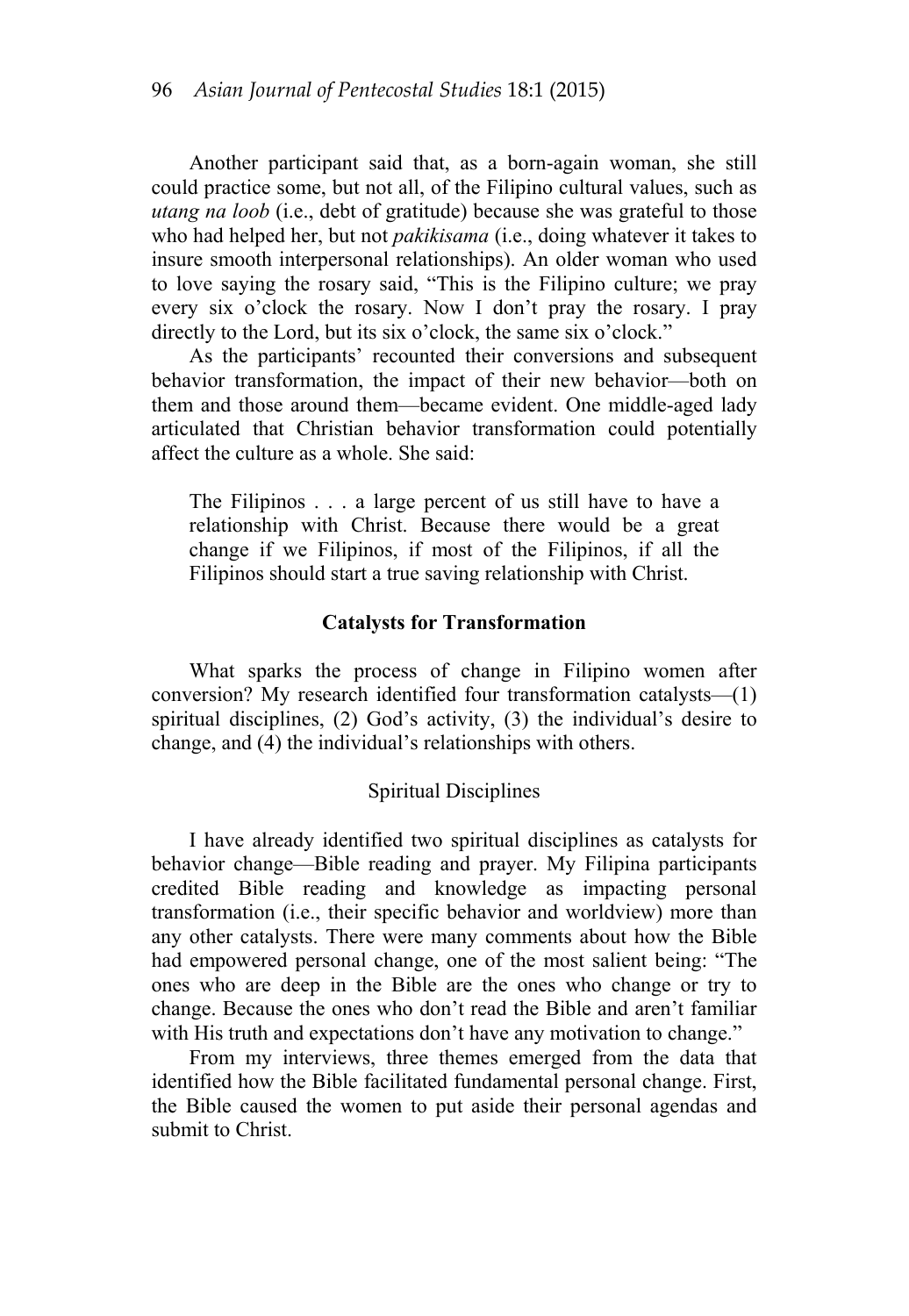Secondly, the Bible revealed to them what behaviors should change or be eliminated. One woman said that Bible reading motivated her to stop drinking and another to stop cursing. I also discovered that reading the Bible changed the view participants had of their traditions and, in some cases, caused them to terminate their practice of those traditions. For instance, when I asked, "How did you know idolatry was wrong?," one answered: "It is in the Bible." This same woman told me that the Bible was why she quit going to Mama Mary for help, saying:

The Bible did not say that we have to go to Mama Mary. So if that is what in your mind, well it's your choice. But it's my choice [to stop praying to Mama Mary] because it is written so I have to follow. Because I know the words here in the Bible were inspired by the Holy Spirit and written by the human being.

Thirdly, the Bible empowered counter-cultural behavior. For example, one Filipino cultural mandate is filial obedience to fathers in areas like education, career choice, and religion. One of my interviewees reported she had taken a strong stand for Christ in her early teens even though her parents were against her born-again faith. When I asked how she had been able to do this, she said: "I think because there are some verses that say the truth will set you free. So I think I just need to speak up what the truth is. And the truth is because I am seeking the real God."

The participants think that prayer has the potential to empower behavior change in those who are praying, as well as those being prayed for. If personal transformation was slow or transient instead of permanent in nature, they felt that it was likely prayer had been lacking. One said: "Maybe they don't give much time in praying. Because if you will continue to pray, it's impossible that you will not feel those kinds of discernment coming from God."

# God's Activity

God's involvement is another catalyst that emerged from my research as motivating change. The participant who became born again at the youngest age of any whom I had interviewed told me about how her perception of God's presence changed her: "When my Sunday school teacher taught me to pray, I felt God's presence. I felt that He hears my prayer. I felt that He's there, that He's alive."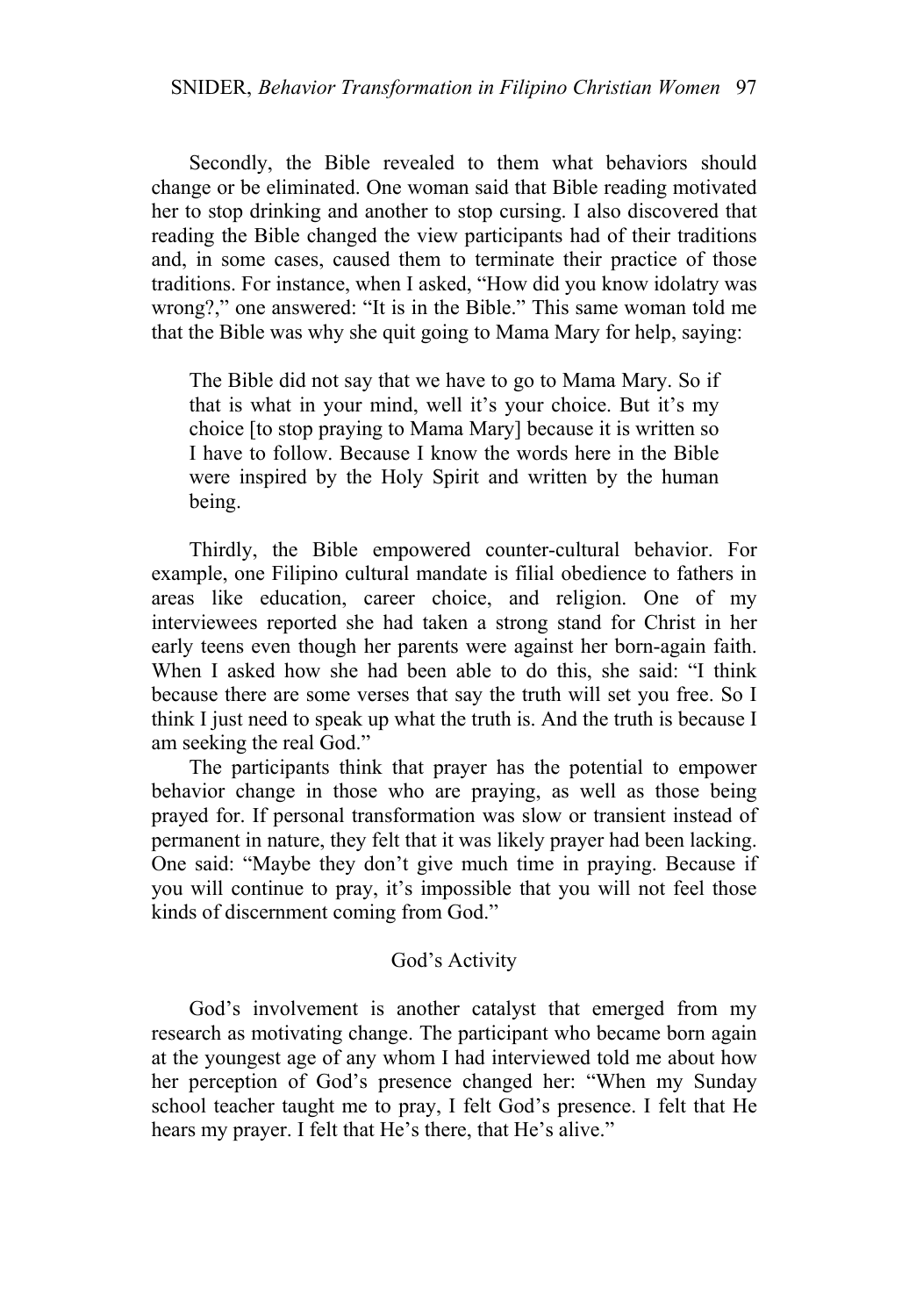In addition to God's presence, His kindness emerged as generating transformational response. Among the Filipinas I interviewed, God's kindness to them motivated a desire to reciprocate by changed behavior, as this comment illustrates:

I would say it's His kindness; the kindness of the Lord in my life. Because I've experienced a lot of hardships but every time that I would ask Him to help me, He will always help me. He will always be there. So, I was thinking, what kind of a person, what kind of a daughter am I to hurt my Father [by my unbiblical actions] who is so good to me?

A third way God empowered change was when the Holy Spirit directly instructed people to change. Two of the women referred to the Holy Spirit as "the voice in my head." Another said that miracles done by the Holy Spirit were change catalysts for transformation: "When they see a miracle, they change." Many participants also noted that knowing Christ personally as enabled by the Holy Spirit as well as knowing what is written about Him causes transformation. One put it this way: "It's just you can't help but change. Because this Person truly, this God up there, this Mighty Being loves you so much so that He's willing to die for you . . . and then after that, you can't help but change."

# Individual Desire to Change

Participants said transformation also depends on each individual's depth of commitment, their concern for God's happiness, their felt needs, and their life experiences. Their responses indicated that the desire to change after conversion comes at different times for different people. While almost everyone stopped idol worship immediately, other behaviors took longer to change. Deeper commitment to Christ, the women explained, brings about more profound behavior transformation, as the following affirms:

In my opinion, I think it's your relationship with Jesus. It's how deep it is. *Kasi* even if I attend all the seminars around, then I read the Bible 20 times a day, but if I don't love Him, it's just nothing at the end . . . If they love that person who gives them life then I am very sure that their lives would change.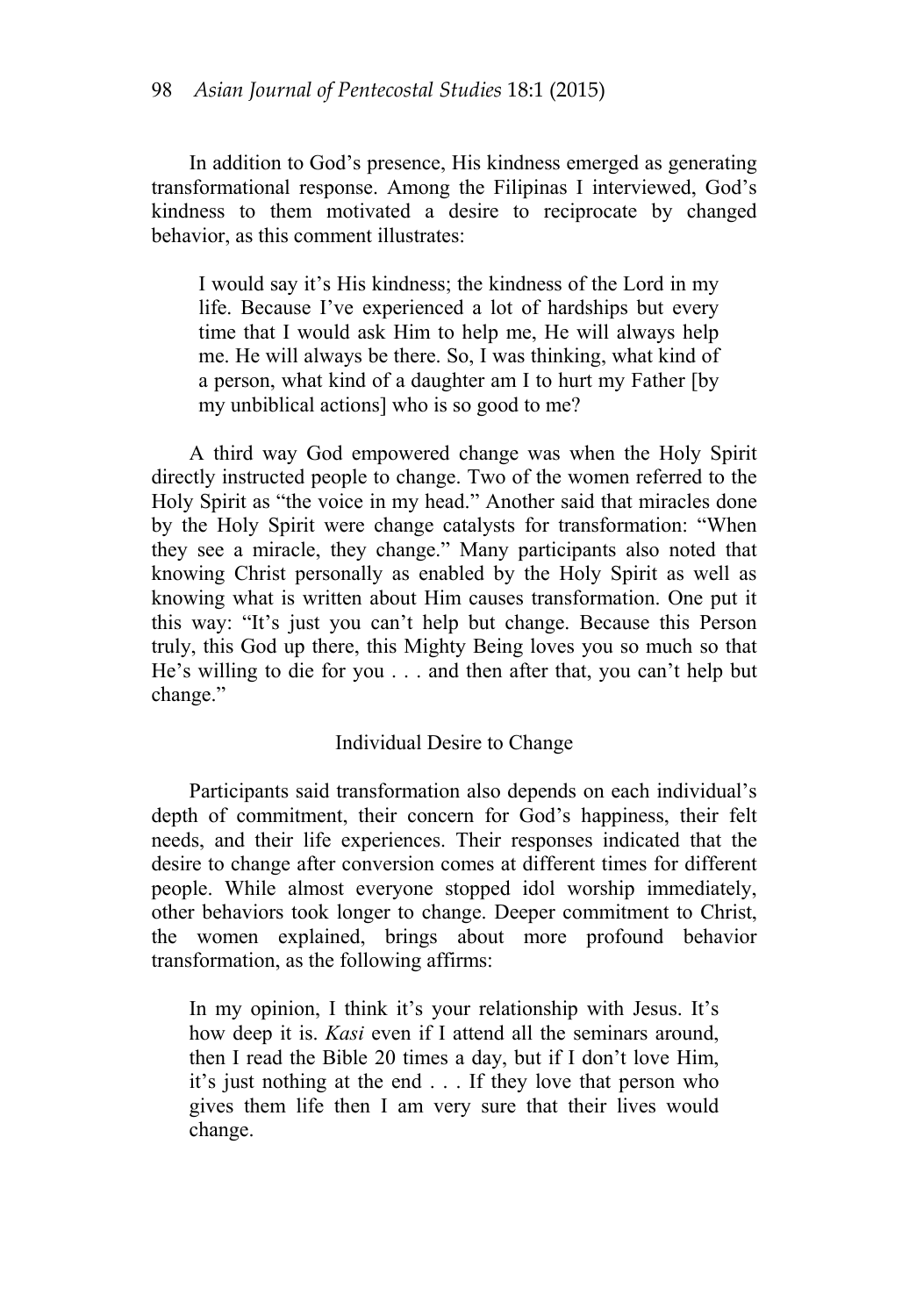Another thing that influenced transformation was how much a person cared about God's feelings—for instance, whether or not they loved God enough to desire to spare Him pain. One of the interviewees illustrated it this way:

Drinking, like if I want to go back to that again; well, I'm just, I'm just looking at . . . would that hurt my God if I'd did that? For example, if I wanted a relationship [with another woman], would that hurt my God? . . .The bottom line of it is, it's how you love God. It's still the love for your God. If you love Him, you have to show Him that you love Him by what you're doing and by the changes in your life. Because if you love a person, you won't want him hurt. And I didn't want to hurt Him; that's why I'm trying to be good. . . . I'm asking the Holy Spirit to help me to change because I want to be good for my God. Because He loves me.

Lastly, their desire to change was influenced by the participants' felt needs. One of the most interesting stories recounted was the transformation in one woman's family that came about as a result of a perceived demonic presence. She was praying constantly for her family because her parents were living with different partners. One night a demon spirit physically attacked her sister. This so scared the parents that they quit their adultery, reconciled with each other, became born again Christians and started attending church faithfully.

One woman suggested that people are open to transformation if they need healing. She reported that her brother's illness caused her mother to attend an evangelistic crusade—something, as a Catholic, she had not been willing to do before. Another participant confessed that she had neglected God; but when she suffered a stroke, she asked forgiveness for that neglect. A pastor's wife articulated that, in addition to sickness, financial problems, depression, and emptiness drive people to seek the Lord.

### Relationships with Others

The final category of factors that energize change is that of relationships. Discipling relationships are strong catalysts for transformation; but for them to be effective, the disciplers must be credible and available. Behavior transformation must be evident in the disciplers' lives. Various participants also stressed that, in the Filipino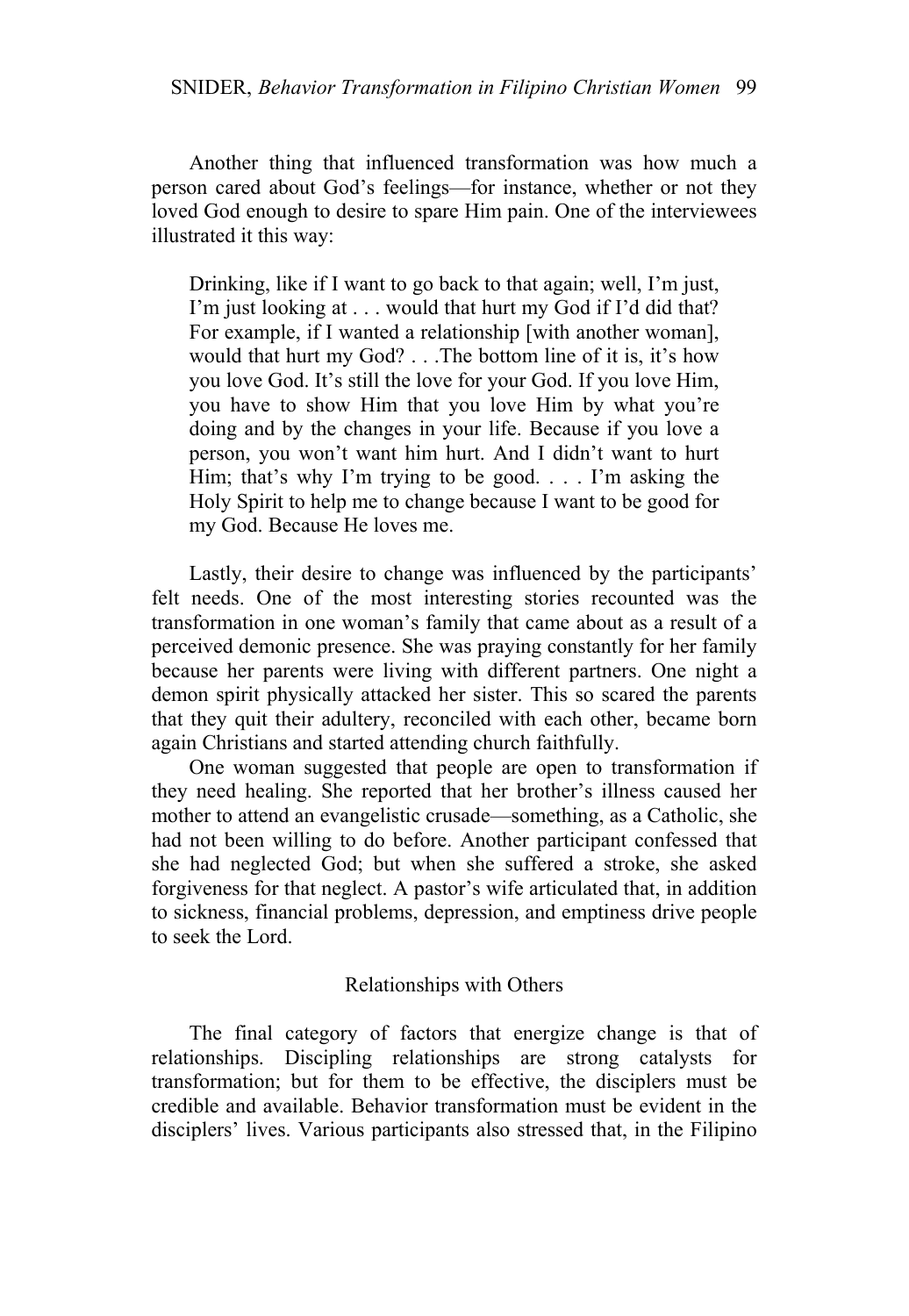context, persons who are discipling must be readily available to those being discipled. One woman said that her discipler called her every morning and prayed with her. Another related that her pastor came to her office weekly for Bible study and to pray with her. The participants explained that Filipinas want to talk and thus view availability as a part of a transformational discipleship relationship. One said:

There's a word that we use always, *tutok*. Tutok is you focus yourself on him; you know you're always there for the person. Anytime, 24/7 they can call you and if anything happens, you know, you're there. That's what we called *tutok*, you focus on that person; you follow through.

# **Culturally Appropriate Delivery Systems That Elicit Change**

During the interview process, it became apparent that how information was communicated could affect whether or not transformation occurred. But although some of the Filipinas articulated learning style preferences, none of them ever stated that one presentation method was totally without value or that any one teaching method was the best for presenting information. Instead, the women's comments consistently emphasized that the life and actions of the communicator was what validated or invalidated whatever information or delivery method was used. Unlike a western mindset, which views information as separate from the information giver, Filipinos could not accept spiritual truth that was separate from the life of the communicator.

# The Discipler's Life

My interviewees unanimously agreed that they had to see their disciplers as persons of integrity whose own behavior mirrored scriptural principles in order for them to take their discipleship instruction seriously. The participants generalized that, if people's lives did not match their words, most Filipinos would discount their instruction and not feel obligated to mimic their behavior. One woman said that a person would only have the right to talk to others about wrong behavior if their own behavior was right.

A reason that a discipler's integrity is so important is because Filipinos learn by example. One of the newer believers among the study participants told me that she was making an effort to witness by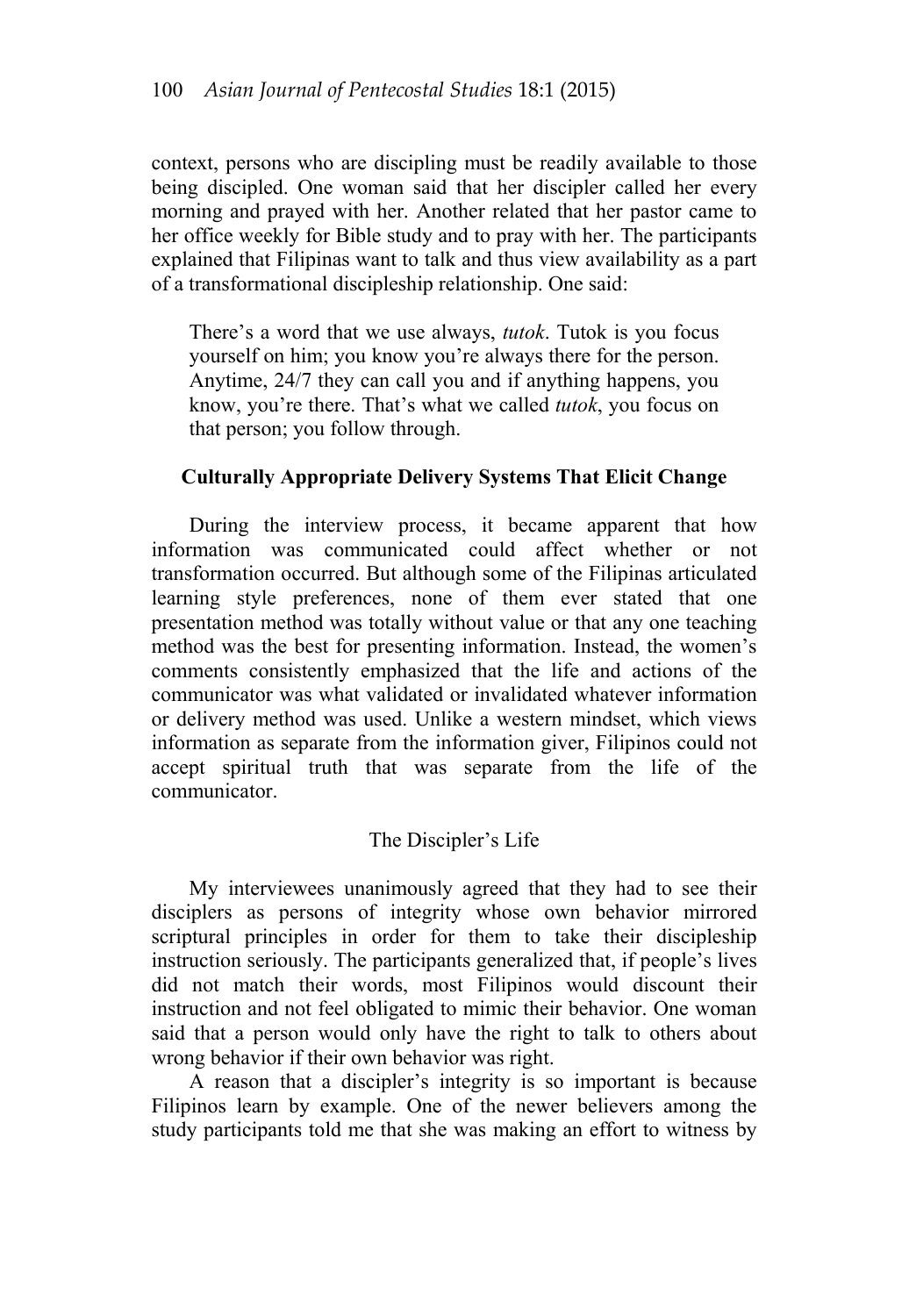her example to her non-born again friends; in her mind, a good example extended to every part of her life, not just religious issues. She said:

By the way I speak, the way I wear clothes, it's good that they are noticing it and they're mentioning it and . . . I was like very thankful to Him because even if I don't speak, His light will shine and people will know *na* how really different their life will be if you know Him, if your God is Jesus.

Besides looking at the integrity and example of someone's life, the participants also considered how their disciplers related to them personally. They explained that a good relationship allows one person to influence another; and, conversely, a poor relationship closes the door to influence. One woman, referring to her church and pastor as part of her family, explained that because of this close relationship, her church community was able to help her and her husband learn new behaviors and beliefs that saved their marriage.

A particular behavior transformation that emerged from my study as especially dependent on good relationships was regular church attendance. One interviewee confessed that there was a two-year period of time when she stopped attending church because she did not feel a part of that fellowship anymore. She said: "Then a church mate visited me and asked, 'Why don't I see you in church now?' Then I felt like, 'Oh, I was missed.'" She resumed attending church again right away.

Confrontation by one believer to another about his or her behavior is one way to illuminate the need for change. However, in Filipino culture, confrontation is only possible when strong relationships exist and it must be done privately. One woman said direct confrontation is so difficult for Filipinos that she prays hard before she ever attempts it. Although she confronted people regularly at work, she had never tried confrontation in her personal friendships. Instead, she would tell the friend a story about someone in a like situation and give her opinion of what should be done in that situation, hoping that the friend she wants to direct will "pick up" on it.

This is not to say that direct confrontation regarding behavior never happens in the culture. One of the older interviewees says that she does not follow Filipino cultural dictates regarding confrontation but rather talks directly to the persons she feels need correction. She says she does this because "I was taught by the Bible to be honest with myself. That's the reason I want people to be honest with themselves also."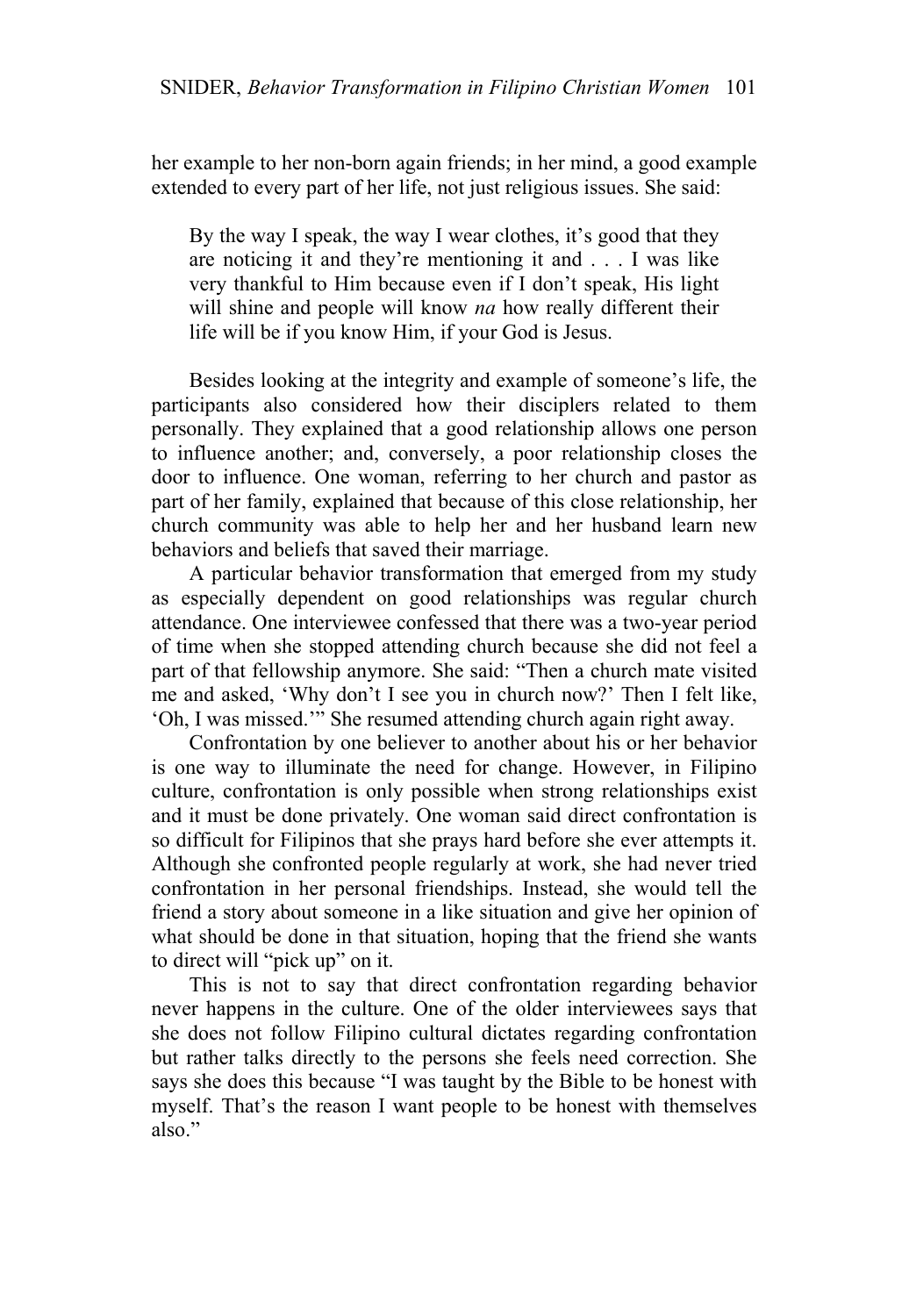Although only one study participant admitted to practicing direct confrontation, all of them said that, if they needed correction or instruction regarding their behavior, they would want to be told about it directly, without third party involvement. One said that she wanted the direct approach as well as specifics on exactly what she did or said that was wrong even though she admitted it would be hurtful.

When participants deemed confrontation impossible, their recourse was prayer, asking that God would speak to the person who needed to change or send someone else to do the confronting. One woman said:

Because I don't have that confidence in confronting them, or talking to them, explaining to them, this and that, because I'm afraid that they might think, "Who are you to talk to me like that? Your being a Christian doesn't give you a license or the right to enter my life." So what I'm doing is I'm praying for that specific person, and I'm confident that God will send somebody to them to help them. Not me.

## Listening

Several Filipina participants emphasized that it is vital to earn the right to give instructions or advice by listening first. Listening builds a relationship that grants the listener the right to speak into the life of the other person.

### Using Scripture

One technique participants suggested for giving information on how behavior should change is using Scripture to correct someone rather than using one's own words. This technique avoids direct personal criticism and places the "blame" for the potentially hurtful information on the Bible rather than on the instructor. One of the women said:

I respect their religion. I don't say anything against them. When we talk about the Lord, I only say what it written in the Bible . . . because they all keep on telling me, "Why you don't pray to Mama Mary, which we usually do?" Then I just tell them. "The Bible says that we have to pray to the Lord, because we cannot go to the Father if we will not go to Jesus first. The Bible did not say that we have to go to Mama Mary.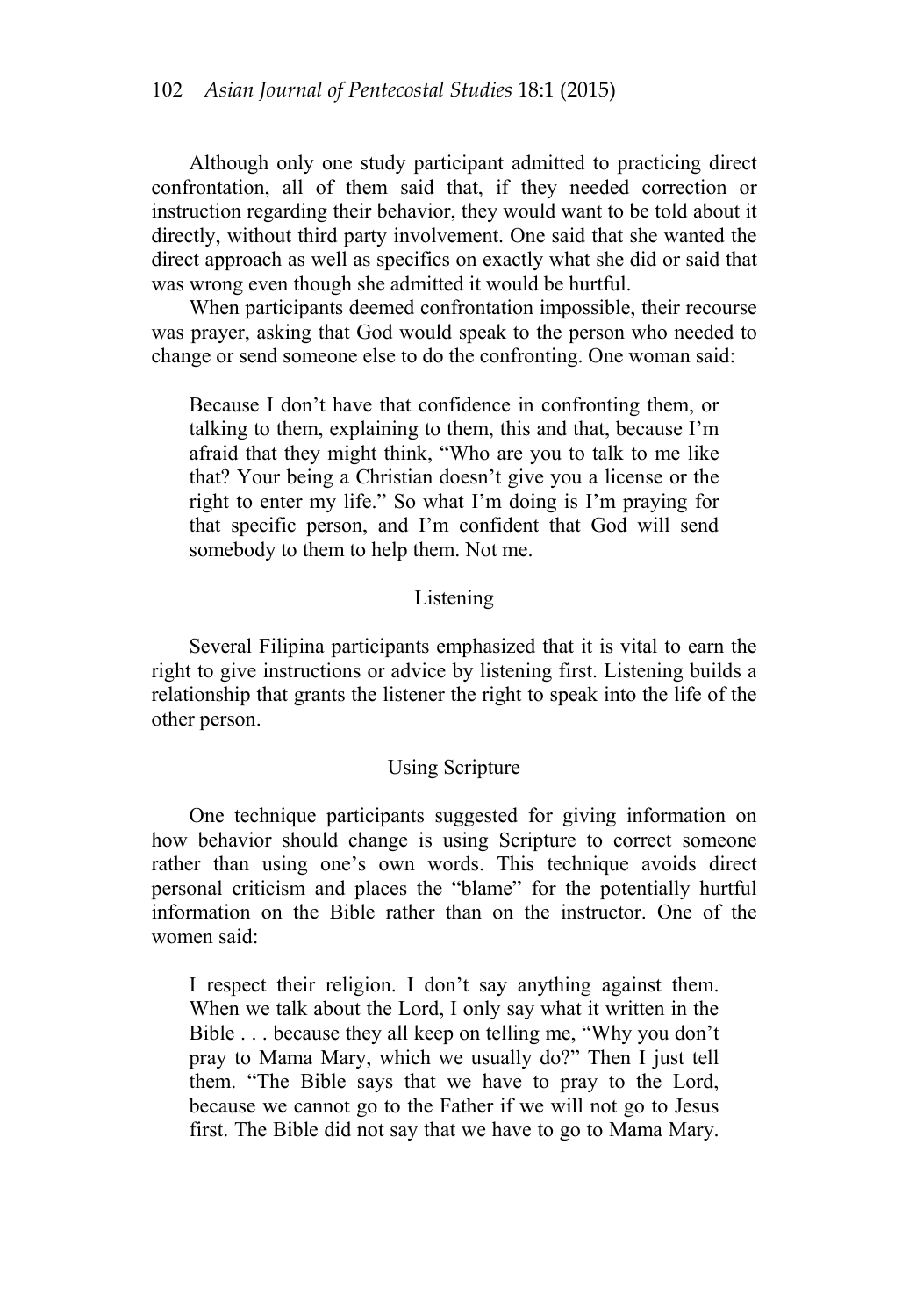So if that is what's in your mind, well it's your choice. But it's my choice because it is written so I have to follow. Because I know this, the words here in the Bible, this was inspired by the Holy Spirit written by the human being."

## Text Messaging or Letter Writing

One of the younger interviewees suggested text messaging as a means people could use to communicate with her if they felt she needed to change her behavior. She said text messaging would give her time to think about what was said rather than just react. Letter writing was another activity participants found effective and non-threatening.

## Direct Instruction

Although in most cases, direct instruction for the purpose of motivating behavior change is deemed impolite or insulting in the Filipino context, participants conceded that there are times when direct instruction is appropriate. One example is when one person is older than the person that she is trying to instruct, especially adult to child.

# Storytelling

My research participants agreed that storytelling is a good tool for teaching and motivating change. In a Filipino context, storytelling is used to cite examples of good or bad behavior and give hints as to who should change what in their lives without saying so openly. While a variety of story types can be used, drama and soap operas were cited as being particularly popular. Parables from the Bible and true-life testimonies were also noted as effective story forms for motivating change.

# Other Learning Techniques

Study participants mentioned other techniques them to grasp concepts about behavior transformation. Reading received strong support as a preferred learning method; many talked about Bible reading as what changed the way they acted, as this statement illustrates: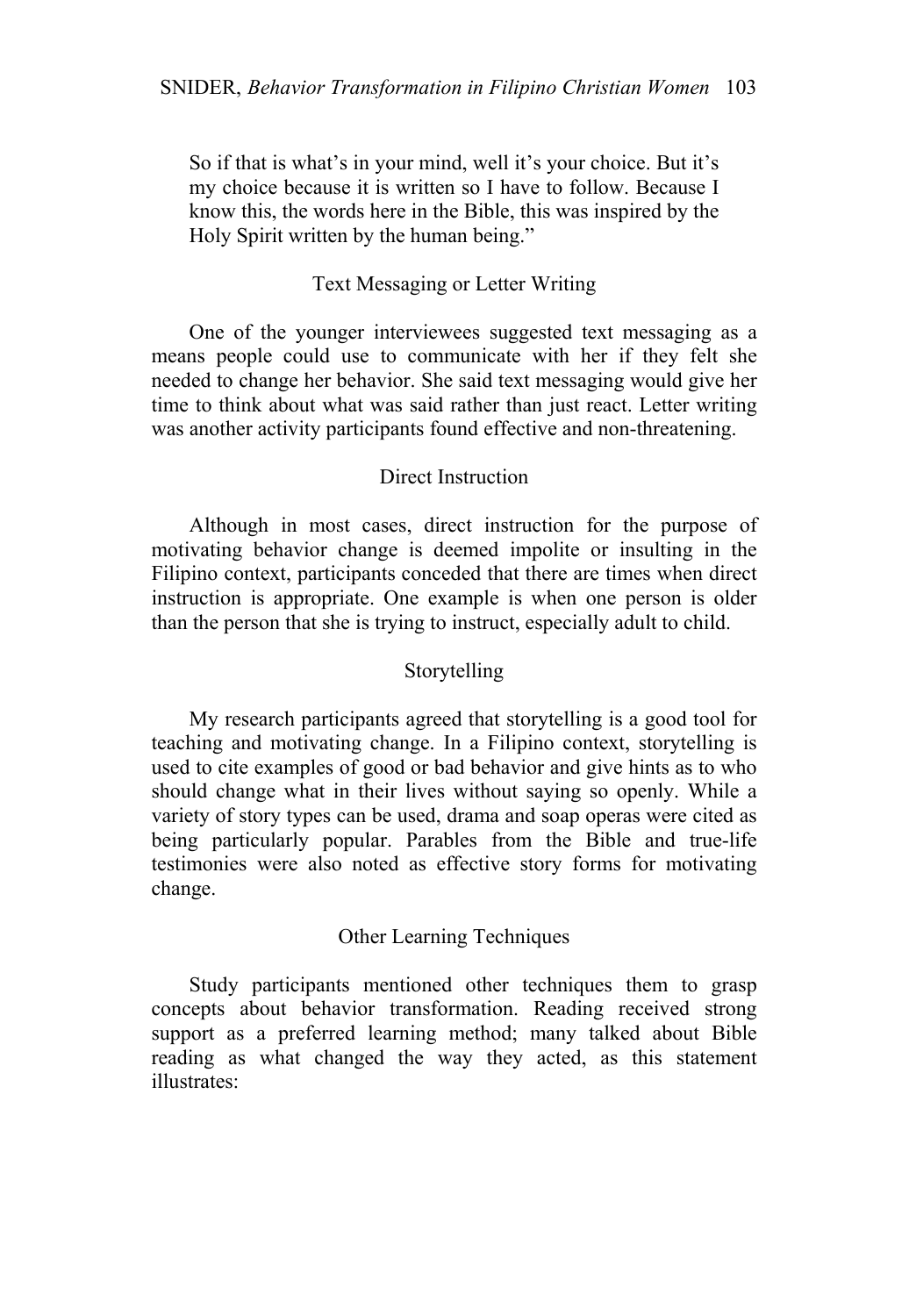When I was reading the Bible, it's like the Spirit of God talking to me. But during that time it's like I'm reading for the first time something that I can understand. Something that my spirit is being fed. Something like that.

Experience was also mentioned. "Good and bad experiences in the past have taught me and made me who I am today," one woman declared. In addition to learning from their own experiences, participants said they learned from the experience of others.

Also, small group learning is both effective and popular, according to a number of interview respondents. One reason is that this learning method is a format wherein people can ask questions.

## Detrimental Communication Styles

I also discovered several communication styles the participants deemed detrimental to the learning or correction process. Being too blunt does not encourage behavior change. A mature Christian woman said this regarding her pastor's poor method of presenting the Gospel when she was considering becoming born again:

But then I, I told him directly, "Pastor, if I have heard the plan of salvation from you, I will not be saved. Because, you know the Baptists. When you die where are you going? *Di ba* bluntly they will say that 'Oh, you will go on hell. You are a sinner; you are *ganyan, ganyan* [like this, like that].' *Parang judgmental ang dating eh*. [Very judgmental] So, Pastor, if I have heard this plan of salvation from you, I will not be saved."

### **Conclusion**

My research confirmed that transformation resulting in behavior that conforms to biblical principles was a natural sequel to conversion among Filipino women. The conclusions drawn from this study's finding were deeply significant to me on a personal basis. Furthermore, some of the study conclusions were personally life changing. For instance, I learned that God's priorities line up differently than my own and that He understands the culture more deeply than I could ever comprehend it. God's main concern is always that people understand the truth about Him and that they give up idolatry.